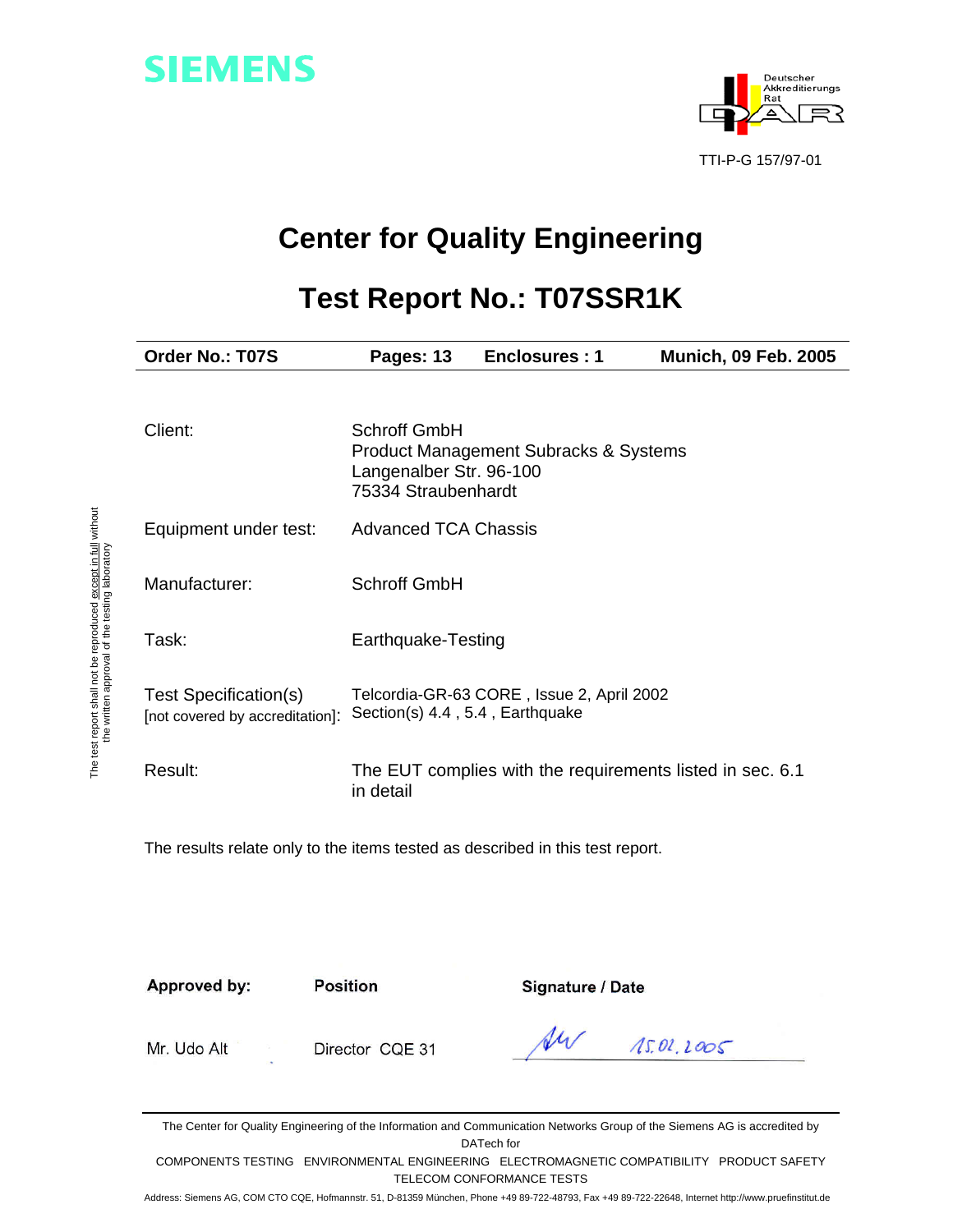## **CONTENTS**

The test report shall not be reproduced except in full without the written approval of the testing laboratory

The test report shall not be reproduced except in full without<br>the written approval of the testing laboratory

| 1            |                                                           |                |
|--------------|-----------------------------------------------------------|----------------|
| $\mathbf{2}$ |                                                           | 3              |
| 2.1          | Specifications                                            | 3              |
| 3            |                                                           | 4              |
| 3.1          | <b>Identification of Client</b>                           | 4              |
| 3.2<br>3.3   | <b>Test Laboratory</b><br><b>Storage of Records</b>       | 4<br>4         |
| 3.4          | <b>Time Schedule</b>                                      | 4              |
| 3.5          | Participants                                              | 4              |
| 4            |                                                           | .5             |
| 4.1          | Description of EUT                                        | 5              |
| 4.2          | <b>Failure Criteria</b>                                   | 6              |
| 5            |                                                           |                |
| 5.1          | <b>Test Facility</b>                                      | 7              |
| 5.2          | <b>Measuring Equipment</b>                                | $\overline{7}$ |
| 5.3          | <b>Measurement Uncertainty</b>                            | $\overline{7}$ |
| 6            | SPECIFICATIONS, TESTS AND RESULTS : ENVIRONMENTAL         | 8.             |
| 6.1          | <b>Requirements Specification</b>                         | 8              |
| 6.1.1<br>6.2 | Earthquake Criteria (Zone 4)<br><b>Test Specification</b> | 8<br>8         |
| 6.3          | <b>Test Performance</b>                                   | 9              |
| 6.4          |                                                           |                |
|              | <b>Test Results</b>                                       | 10             |
| 6.4.1        | Earthquake TRS vs. RRS and Acceleration at EUT            | 10             |
| 6.4.2        | Results of Displacement measurement                       | 13             |
| 7            | <b>ENCLOSURES.</b>                                        |                |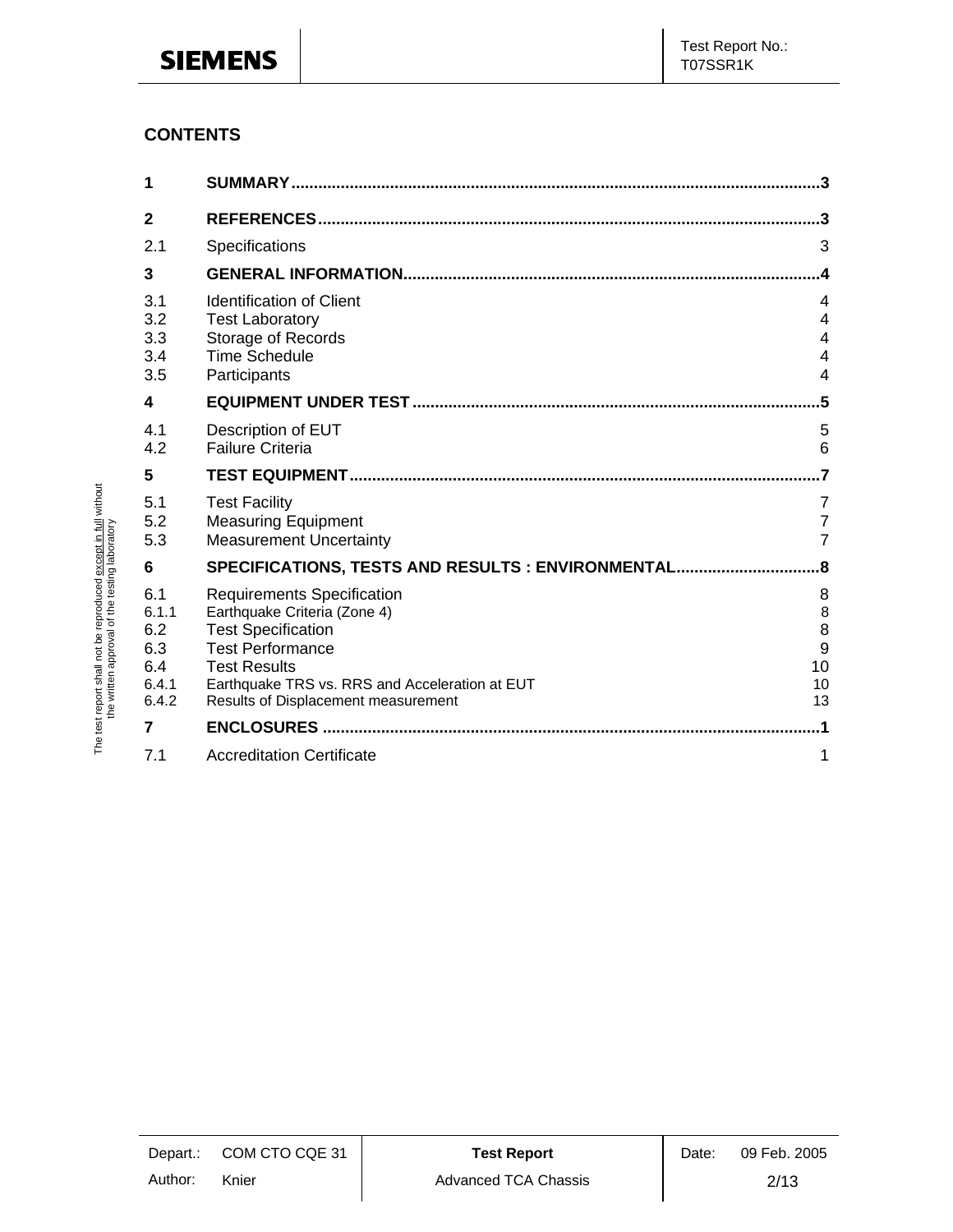## **1 Summary**

The report contains the results from the environmentel compatability technical analysis of the **Schroff Advanced TCA Chassis completed with Dummy Boards** with regard to

**Telcordia-GR-63 CORE , Issue 2, April 2002, Section(s) 4.4 , 5.4, Earthquake.** 

Testing was performed by Siemens AG, ICN TQM QE at their test-facilities.

| Requirement acc. to GR 63 CORE                    | l Criteria<br>l met<br>(yes/no) | Remark |
|---------------------------------------------------|---------------------------------|--------|
| R 4-46 Earthquake: Structural / Mechanical Damage |                                 |        |
| R 4-47 Earthquake: Deflection Criterion (3 in.)   |                                 |        |

## **2 References**

#### **2.1 Specifications**

#### **GR 63 CORE , Issue 2 (2002)**

NEBS Requirements : Physical Protection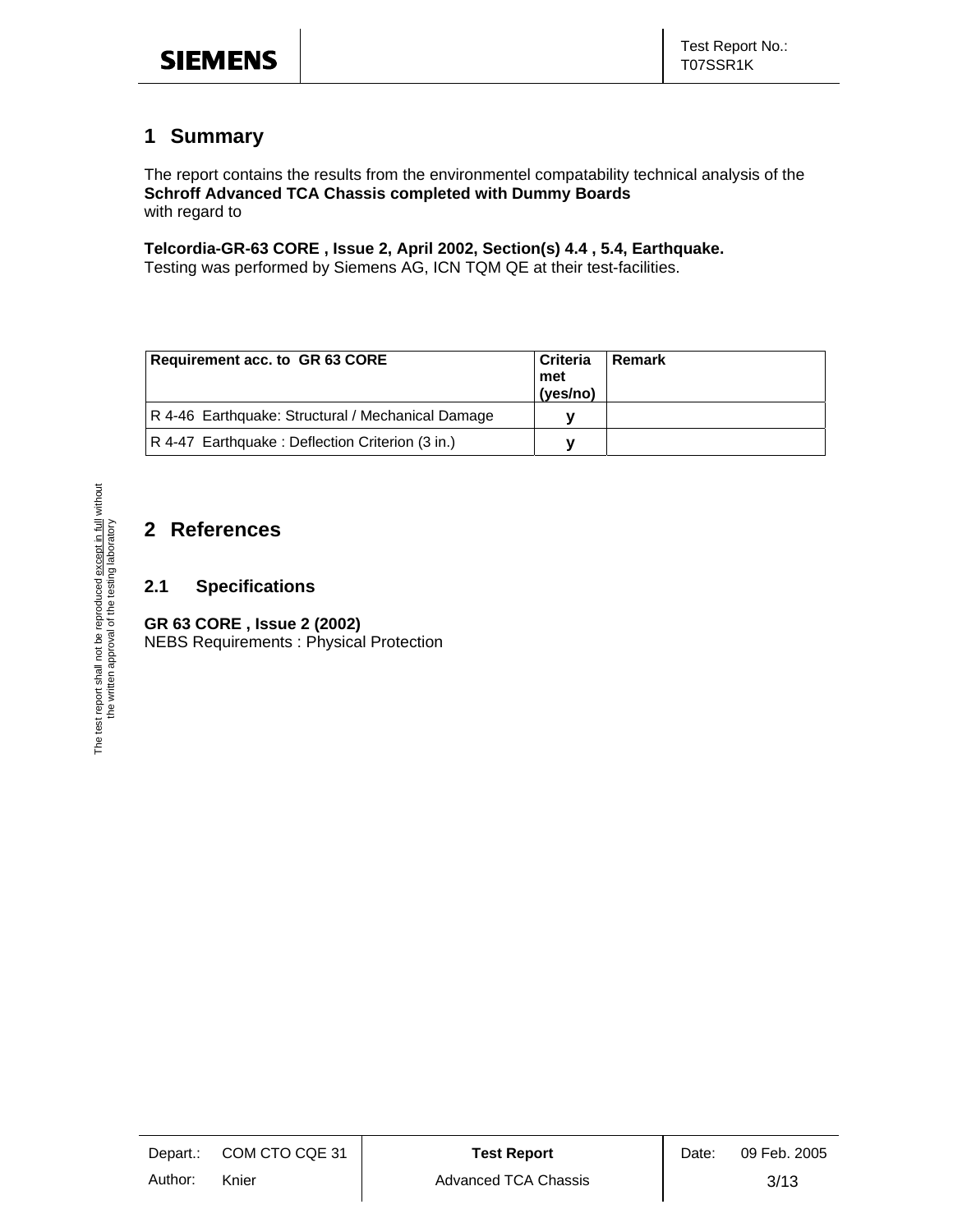## **3 General Information**

#### **3.1 Identification of Client**

| Client:  | Schroff GmbH, Product Management Subracks & Systems |
|----------|-----------------------------------------------------|
| Address: | Langenalber Str. 96-100                             |
|          | 75334 Straubenhardt                                 |
| Country: | Germany                                             |

#### **3.2 Test Laboratory**

| Siemens AG, COM CTO CQE 31 |
|----------------------------|
| Hofmannstrasse 51          |
| 81359 Munich               |
| Germany                    |
| (089) 722 26105 Mr. Alt    |
| (089) 722 25326            |
| Udo.Alt@siemens.com        |
|                            |

#### **3.3 Storage of Records**

The original of the test plan / report is delivered to the client. It is in the responsibility of the client to administer and store the test report for future use.

The EUT-software has to be kept by the client and must be available for future examinations.

### **3.4 Time Schedule**

| Delivery of EUT: | 24.1.2005 |
|------------------|-----------|
| Start of test:   | 24.1.2005 |
| End of test:     | 25.1.2005 |

#### **3.5 Participants**

| <b>Name</b> | <b>Function</b>    | Company      | <b>Department</b>       | Location      |
|-------------|--------------------|--------------|-------------------------|---------------|
| Knier       | Accredited testing | Siemens AG   | I COM CTO CQE 31        | Mch H         |
| Rieger      | Client             | Schroff GmbH | Engineering<br>Services | Straubenhardt |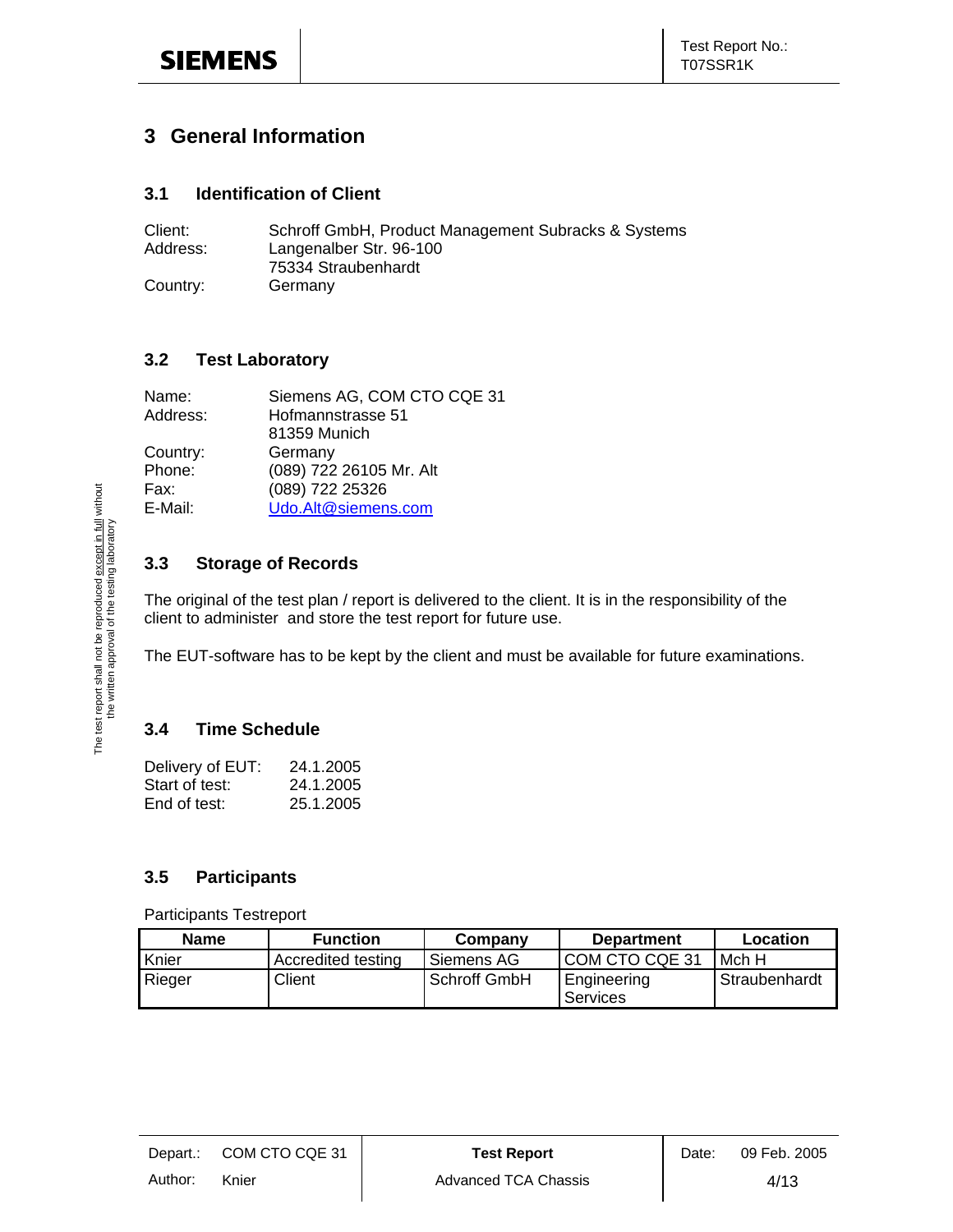## **4 Equipment under Test**

#### **4.1 Description of EUT**

Identification: ATCA System 12HE 14S Part Number: 11592-085

The shelf was completed with dummy boards for weight compensation and mounted in a 19" Global Seismic Frame from the manufacturer Hendry / USA part number: 0GS136



**Photo 1:** Dummy board for front side with dummy load 3,0kg (each)



**Photo 2:** Dummy board for back side with dummy load 0,4kg (each)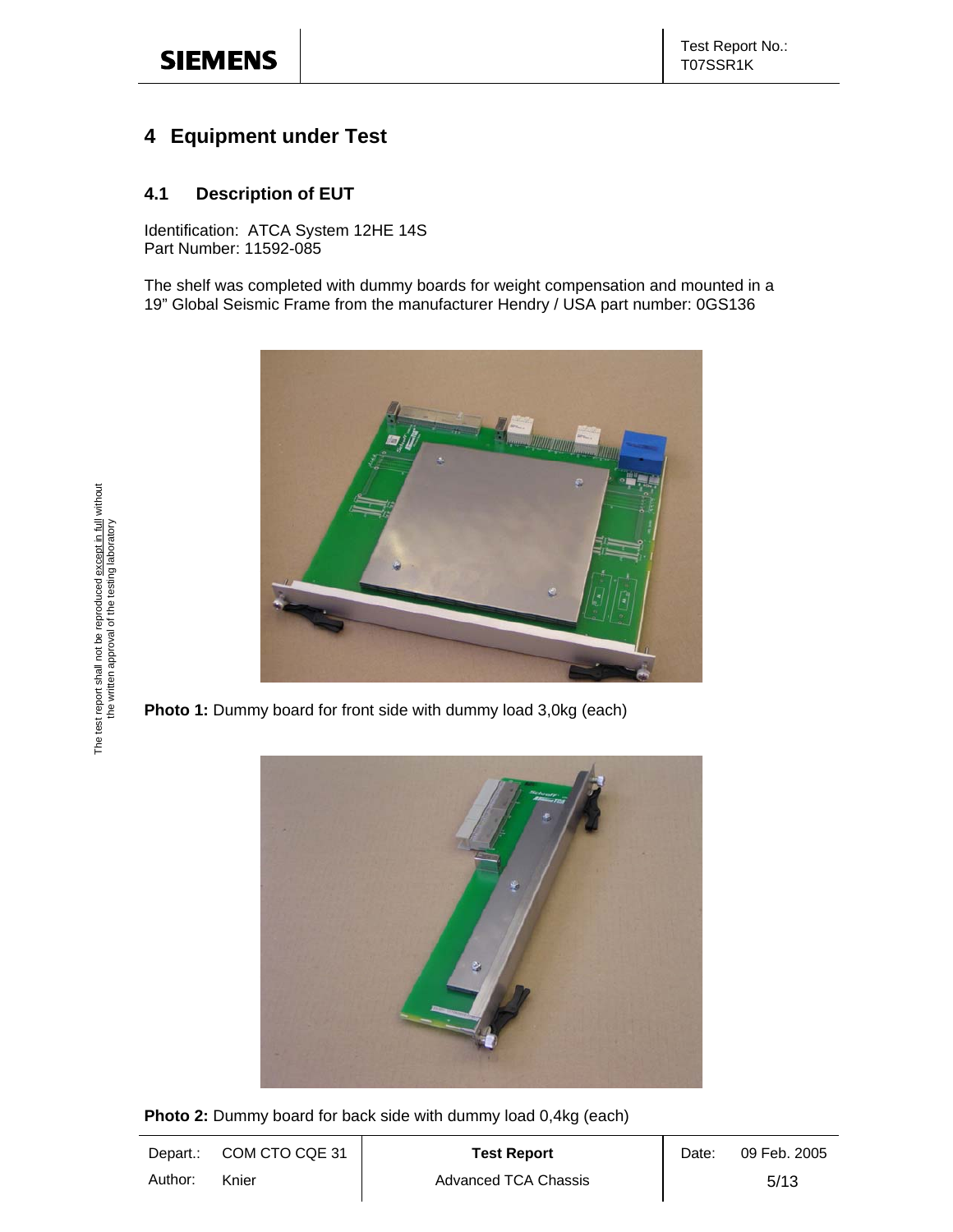

**Photo 3:** Advanced TCA shelf front



**Photo 4:** Advanced TCA shelf back

#### **4.2 Failure Criteria**

No mechanical deviations.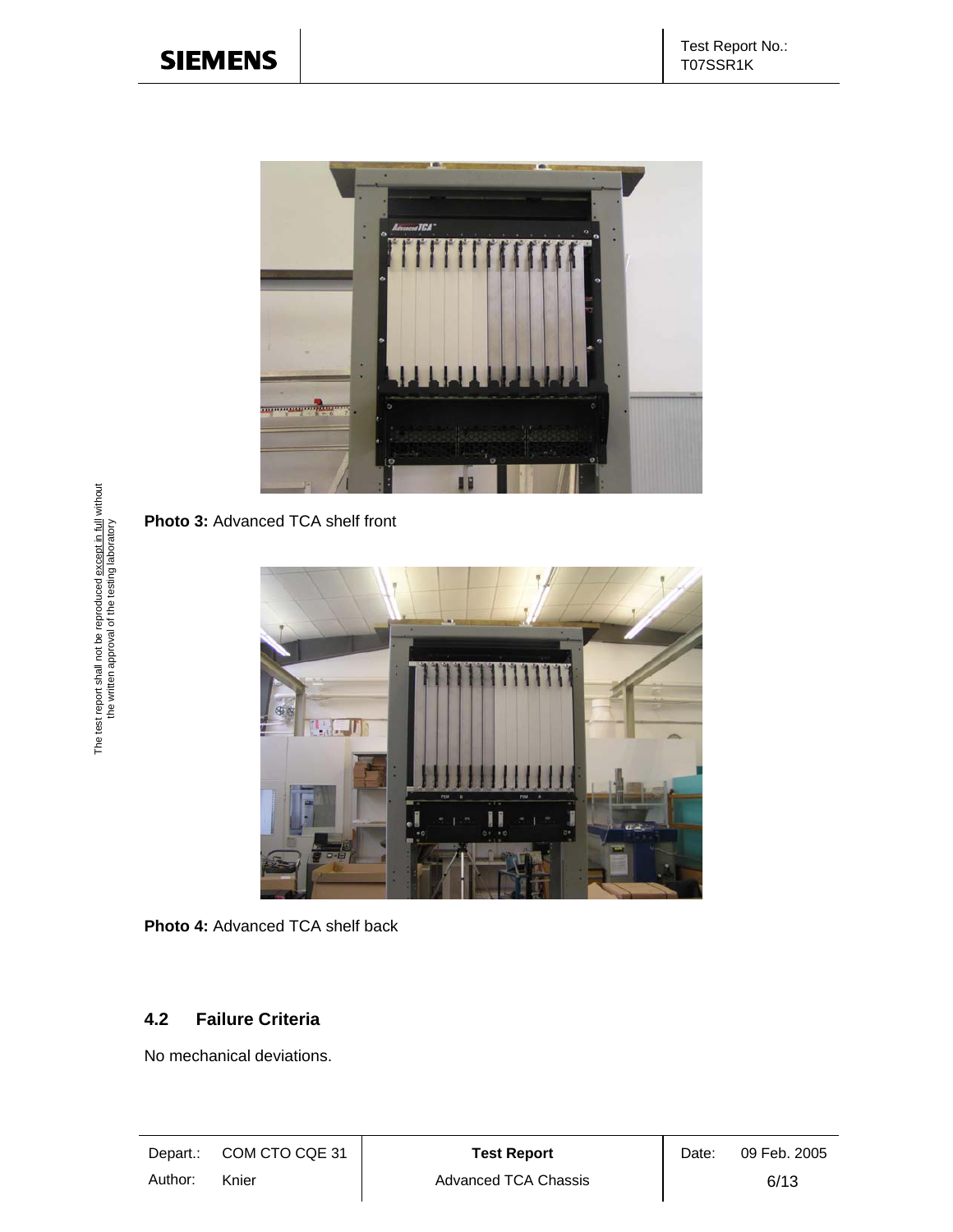## **5 Test Equipment**

#### **5.1 Test Facility**

The measurements were carried out in the Center for Quality Engineering: Siemens AG, Department ICN TQM QE 31, Hofmannstraße 50, 81359 München, Germany.

#### **5.2 Measuring Equipment**

| Ident.<br>No. | <b>EQUIPMENT</b>                                                                    | <b>TYPE</b>         | <b>MANUF.</b> | <b>Status of</b><br><b>Equipment</b> | Cal.-Date<br>YYYY/MM | Cal. due date<br>YYYY/MM |
|---------------|-------------------------------------------------------------------------------------|---------------------|---------------|--------------------------------------|----------------------|--------------------------|
| S0353         | Earthquake Test<br>Svstem                                                           | 921.67              | <b>MTS</b>    | not                                  |                      |                          |
| S0420         | Displacement<br><b>Measuring Device</b>                                             | 10000DC-D-006       | Schaevitz     | chk                                  | 2004/04              | 2005/03                  |
| S0896         | Control System for<br>Earthquake                                                    | <b>TESTSTAR IIS</b> |               | not                                  |                      |                          |
| S0919         | Amplifier                                                                           | 106                 | Endevco       | cal                                  | 2005/01              | 2006/01                  |
| S0922         | Power Supply                                                                        | 109V                |               | not                                  |                      |                          |
| S5033         | Power Supply                                                                        | 32r06               | Gossen        | ind                                  |                      |                          |
| S5186         | Accelerometer                                                                       | 2262C-25            | Endevco       | cal                                  | 2004/02              | 2006/02                  |
|               | cal=calibrated Equipment - cpu=checked prior to use - chk=checked equipment (dated) |                     |               |                                      |                      |                          |
|               | ind=for indication only - not=not calibrated equipment - ref=Reference standard     |                     |               |                                      |                      |                          |

#### **Earthquake Vibration Test Equipment 86A**

### **5.3 Measurement Uncertainty**

The measurement uncertainity is given by the used equipment. Detailed information can be seen in the technical descriptions of the used equipment and in the calibration data sheet. It is available on request.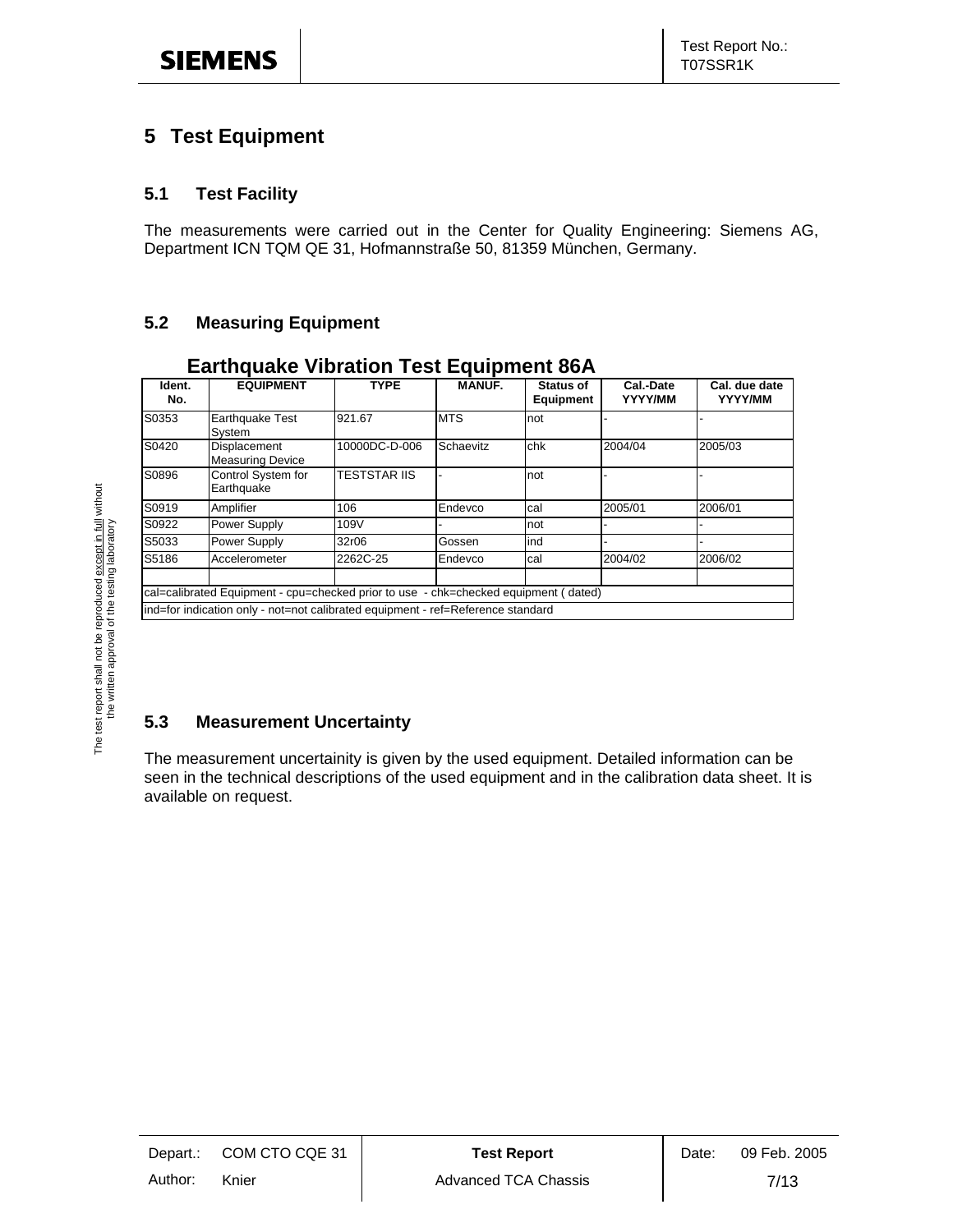## **6 Specifications, Tests and Results : Environmental**

The test results in the report refer exclusively to the test object described in section 4 and the test period in section 3.4.

#### **6.1 Requirements Specification**

#### **6.1.1 Earthquake Criteria (Zone 4)**

**R 4-46** All equipment shall be constructed to sustain the waveform testing of **GR-63-CORE Section 5.4.1** without permanent structural or mechanical damage

#### **6.2 Test Specification**

The test report shall not be reproduced <u>except in full</u> without<br>the written approval of the testing laboratory The test report shall not be reproduced except in full without the written approval of the testing laboratory

| Table 6.1 - Test specification    |                      |                                              |                 |                                                |
|-----------------------------------|----------------------|----------------------------------------------|-----------------|------------------------------------------------|
| <b>Environmental</b><br>parameter | <b>Test Severity</b> |                                              | <b>Duration</b> | <b>Method</b>                                  |
|                                   | <b>RRS</b>           | see Table 6.3                                |                 | IEC 60068-2-57 [4]                             |
| Earthquake<br>time-history        | ZPA*                 | 15 m/s <sup>2</sup>                          | 30 <sub>s</sub> | Test Ff:<br>Vibration -<br>Time-history method |
|                                   | frequency range      | $1 - 50$ Hz                                  |                 |                                                |
|                                   | axes                 | 3                                            |                 |                                                |
|                                   | damping ratio        | 2%                                           |                 |                                                |
|                                   |                      | $*$ $7$ and $D$ and and $A$ are algorithment |                 |                                                |

**Zero Period Acceleration** 

#### **Table 6.2 - Earthquake Required Response Spectrum**

| <b>Frequency [Hz]</b> | Values for upper floor acceleration [m/s <sup>2</sup> ] |
|-----------------------|---------------------------------------------------------|
|                       | GR-63-Core                                              |
|                       | 30                                                      |
|                       | 50                                                      |
| 5                     | 50                                                      |
| 15                    | 16                                                      |
| 35                    | 16                                                      |
| 50                    | 16                                                      |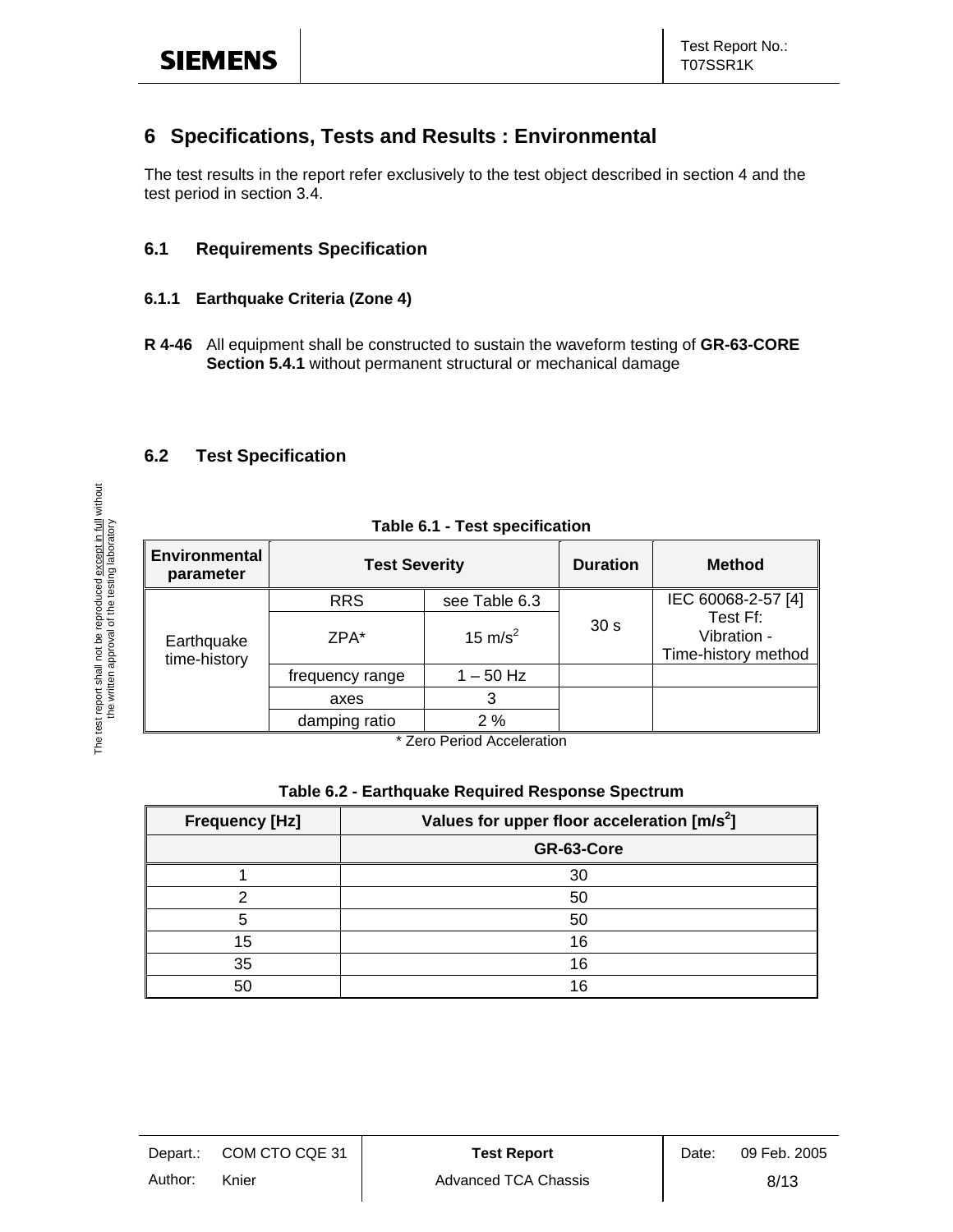#### **6.3 Test Performance**

The Advanced TCA shelf with dummy boards was mounted for earthquake test with its normal fastening points in a 19" Global Seismic Frame from the manufacturer Hendry/USA. On top of the frame a 18kg load were mounted to simulate overhead cable load. A 48kg mass was mounted in the lower area to duplicate the shelf mass and the stiffness characteristics of a fully loaded equipment frame. These EUT was mounted at earthquake table by means of an 40mm aluminium adapter plate.

A LVDT was attached to the top of the EUT to measure the deflection in X- and Y-axis. A video taken from tests in all three axes is part of the documentation.

The test was performed in 3 mutually perpendicular axes.

horizontal longitudinal front to back  $=$  Y-axis horizontal lateral  $=$  X-axis  $vertical = Z-axis$ 

The tests were performed in normal use attitude.



**Photo 4:** Mounting of EUT for Z-axis test (14 dummy board front and 14 dummy boards rear)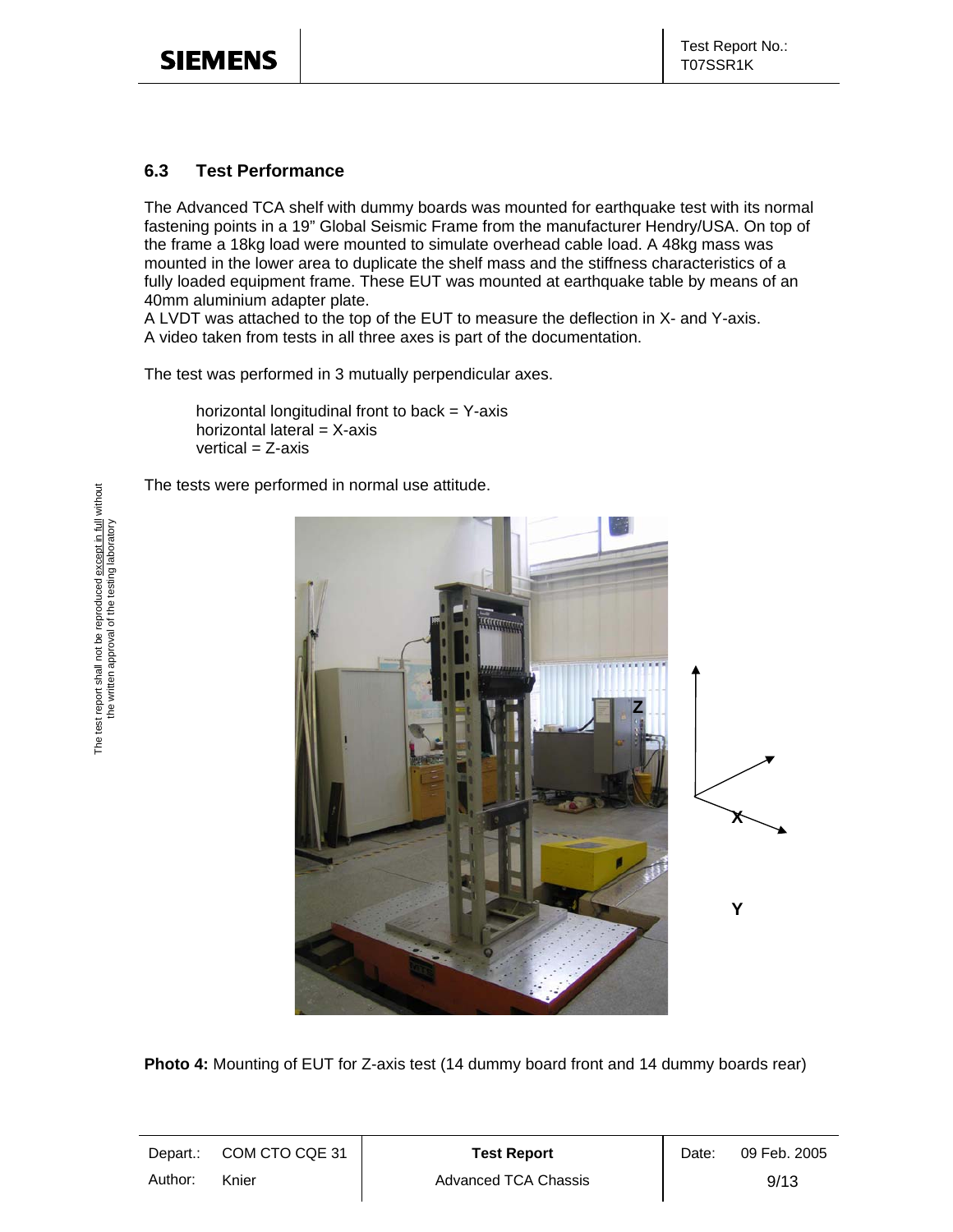

**Photo 5:** Mounting of EUT for X-axis test **Photo 6:** Mounting of EUT for Y-axis test

#### **6.4 Test Results**

No mechanical deformations of the EUT could be ascertained during and after the test. All criteria listed in section 6.1.1 were met.

In detail:

- R4-46 : No mechanical or structural damages occurred<br>• R4-47 : The deflection on top was < 30 mm. For the z-a
- 
- R4-47 : The deflection on top was < 30 mm. For the z-axis test, no LVDT-measurement was performed.

## **6.4.1 Earthquake TRS vs. RRS and Acceleration at EUT**

The shaker table's analyzed acceleration response signal (Test Response Spectrum (TRS, red line)), must meet or exceed the Required Response Spectrum (RRS, blue line) for the Earthquake Risk Zone 4 in the range from 1.0 to 50 Hz.

The following diagrams show the recorded plots for each axis.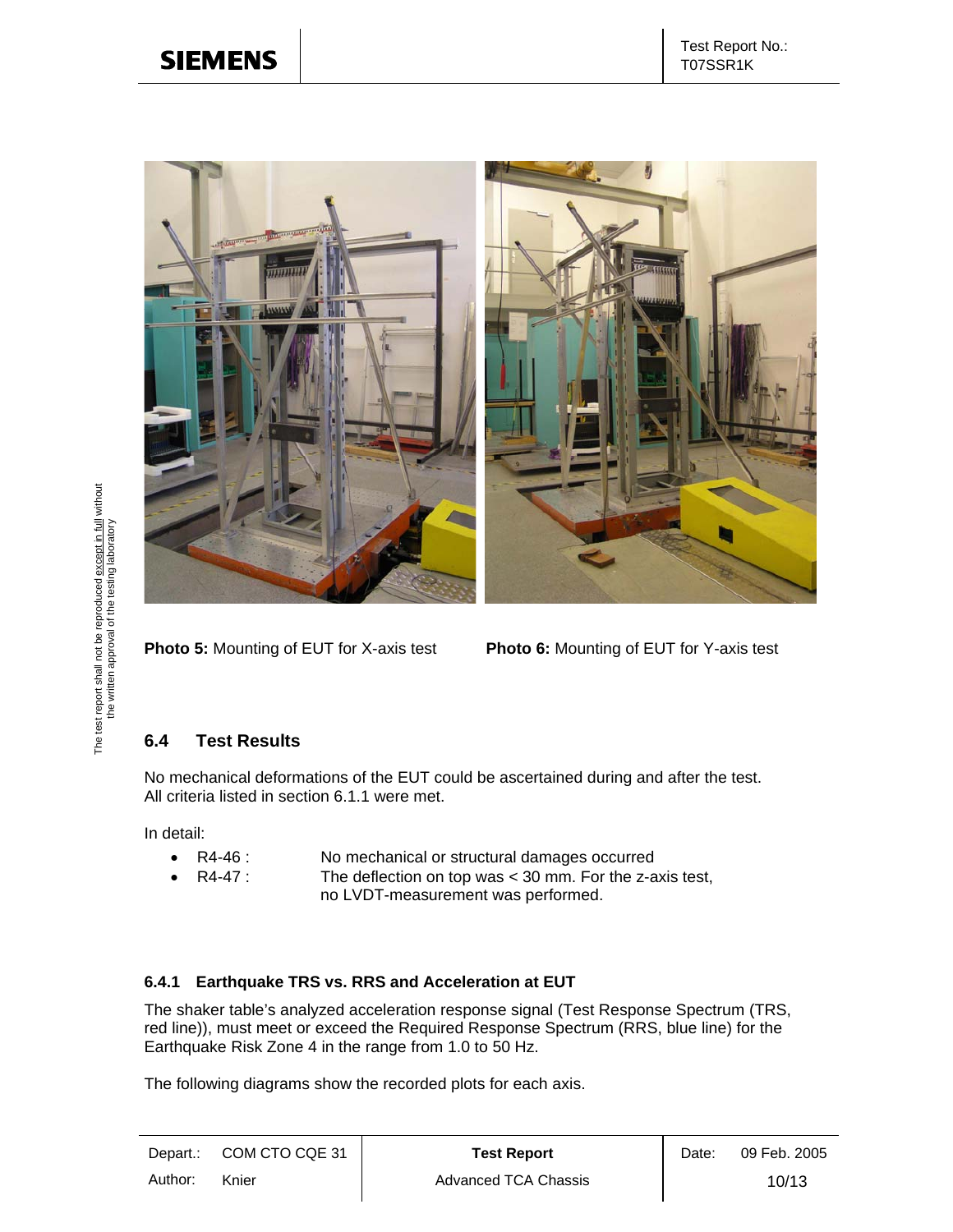

**Figure 6.1 - Acceleration at Earthquake table - X-axis** 



**Figure 6.2 – Test Response Spectrum - X-axis** 



**Figure 6.3 - Acceleration at Earthquake table - Y-axis**